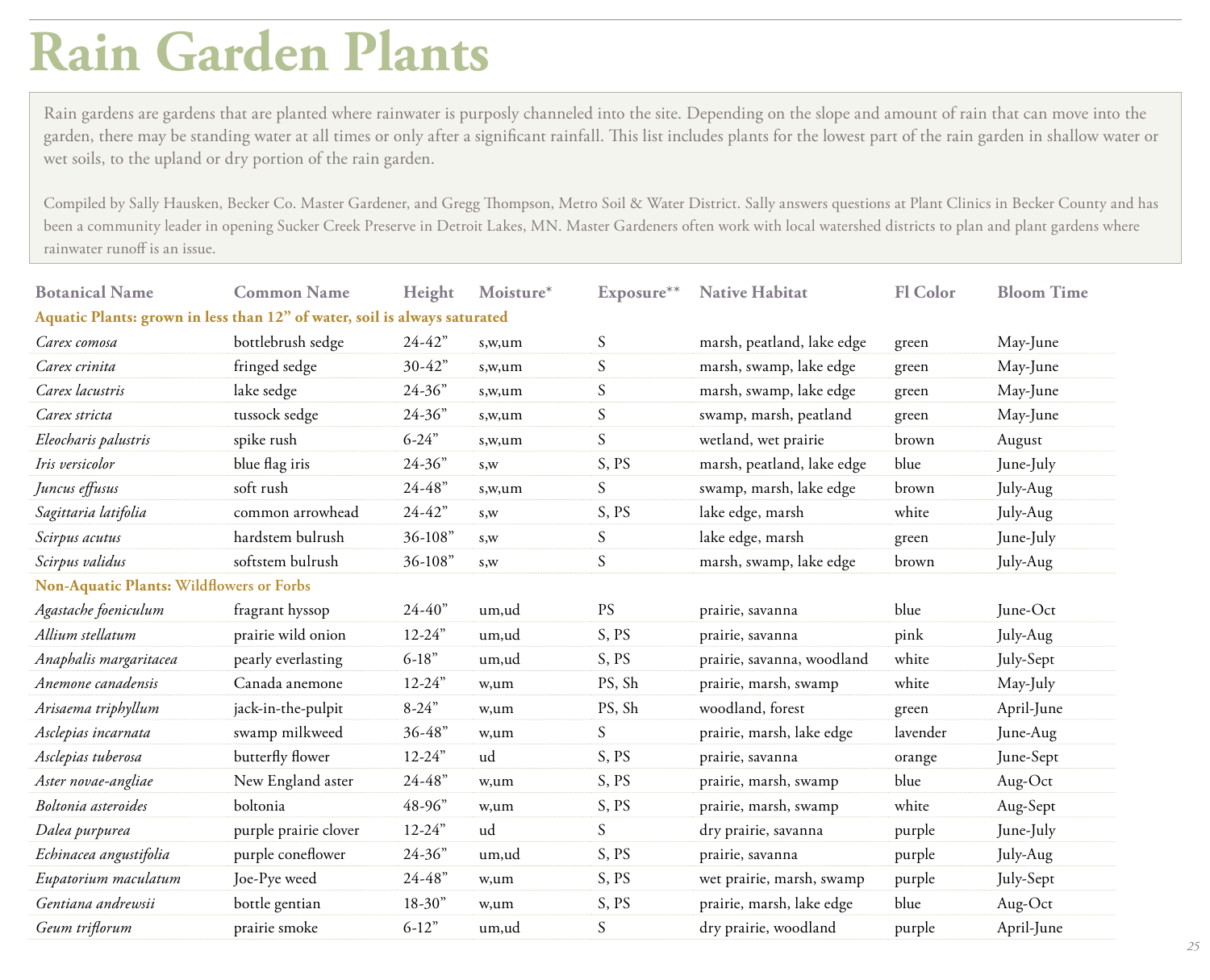## **Rain Garden Plants**

*This newly installed rain garden is a joint effort of Carpenter Nature Center, Washington Co. Master Gardeners, Washington Conservation District, Dakota Co. Board of Commissioners, and volunteers who did the planting. The garden is adjacent to the new visitor center at Carpenter Nature Center.*





*Runoff from the parking lots at the Minnesota Landscape Arboretum is channeled into these rain garden planting beds and supports a wide variety of plants.*

| <b>Botanical Name</b>                       | <b>Common Name</b>      | Height             | Moisture* | Exposure**       | <b>Native Habitat</b>      | <b>Fl Color</b> | <b>Bloom Time</b> |
|---------------------------------------------|-------------------------|--------------------|-----------|------------------|----------------------------|-----------------|-------------------|
| Helianthus maximiliani                      | Maximilian sunflower    | 24-108"            | w,um      | S                | swamp, prairie, lake edge  | yellow          | Aug-Oct           |
| Liatris pychnostachya                       | prairie blazing star    | $24 - 36"$         | w,um      | $\boldsymbol{S}$ | prairie, marsh, lake edge  | purple          | July-Sept         |
| Lobelia cardinalis                          | cardinal flower         | $24 - 48"$         | w,um      | S, PS            | prairie, marsh, lake edge  | red             | July-Oct          |
| Lobelia siphilitica                         | great blue lobelia      | $20 - 30"$         | w,um      | S                | prairie, marsh, lake edge  | blue            | July-Oct          |
| Monarda fistulosa                           | wild bergamot           | $24 - 48"$         | um,ud     | S, PS            | prairie, savanna, woodland | lavender        | July-Aug          |
| Rudbeckia hirta                             | black-eyed Susan        | $3-4'$             | um,ud     | S, PS            | prairie, savanna           | yellow          | June-Oct          |
| Rudbeckia laciniata                         | wild goldenglow         | 36-108"            | w,um      | S, PS            | prairie, swamp, lake edge  | yellow          | July-Aug          |
| Thalictrum dasycarpum                       | tall meadow rue         | $36 - 72"$         | W         | S, PS            | prairie, swamp, lake edge  | cream           | June              |
| Uvularia grandiflora                        | large-flowered bellwort | 12"                | um        | <b>PS</b>        | deciduous forest           | yellow          | May               |
| Verbena hastata                             | blue vervain            | $24 - 60"$         | w,um      | S, PS            | prairie, marsh, swamp      | blue            | June-Sept         |
| Zizia aurea                                 | golden Alexander        | $12 - 36"$         | w,um      | S, PS            | prairie, savanna, woodland | yellow          | May-July          |
| Graminoides (grasses and grass-like plants) |                         |                    |           |                  |                            |                 |                   |
| Acorus calumus                              | sweet flag              | 36"                | s,w       | S, PS            | marsh, peatland, lake edge | yellow          | July-Aug          |
| Andropogon gerardii                         | big bluestem            | $36 - 72"$         | um,ud     | S, PS            | prairie, savanna, woodland | purple          | July-Sept         |
| Bouteloua curtipendula                      | side oats grama         | $1-2$ <sup>'</sup> | um,ud     | S                | prairie, savanna, woodland | red             | July-Sept         |
| Bouteloua gracilis                          | blue grama              | $6-18"$            | um,ud     | S                | prairie, savanna           | purple          | July-Sept         |
| Bromus kalmii                               | Kalm's brome            | $24 - 36"$         | w,um,ud   | PS, Sh           | prairie, savanna, woodland | green           | June-July         |
| Calamagrostis canadensis                    | bluejoint grass         | $36 - 72"$         | w,um      | S, PS, Sh        | prairie, marsh, swamp      | green           | July-Sept         |
| Carex bebbii                                | Bebb's sedge            | $24 - 36"$         | w,um      | S                | marsh, swamp, lake edge    | green           | May-June          |
| Carex comosa                                | bottlebrush sedge       | $24 - 42"$         | s,w,um    | S                | marsh, peatland, lake edge | green           | May-June          |
| Carex lacustris                             | lake sedge              | $24 - 36"$         | s,w,um    | S                | marsh, swamp, lake edge    | green           | May-June          |
| Carex pensylvanica                          | Pennsylvania sedge      | $6 - 8"$           | um,ud     | S, Sh            | dry to mesic forest        | brown           | May               |
| Carex scoparia                              | pointed broom sedge     | $6 - 30"$          | W         | S                | marsh, wetland, lake edge  | tan             | May-June          |